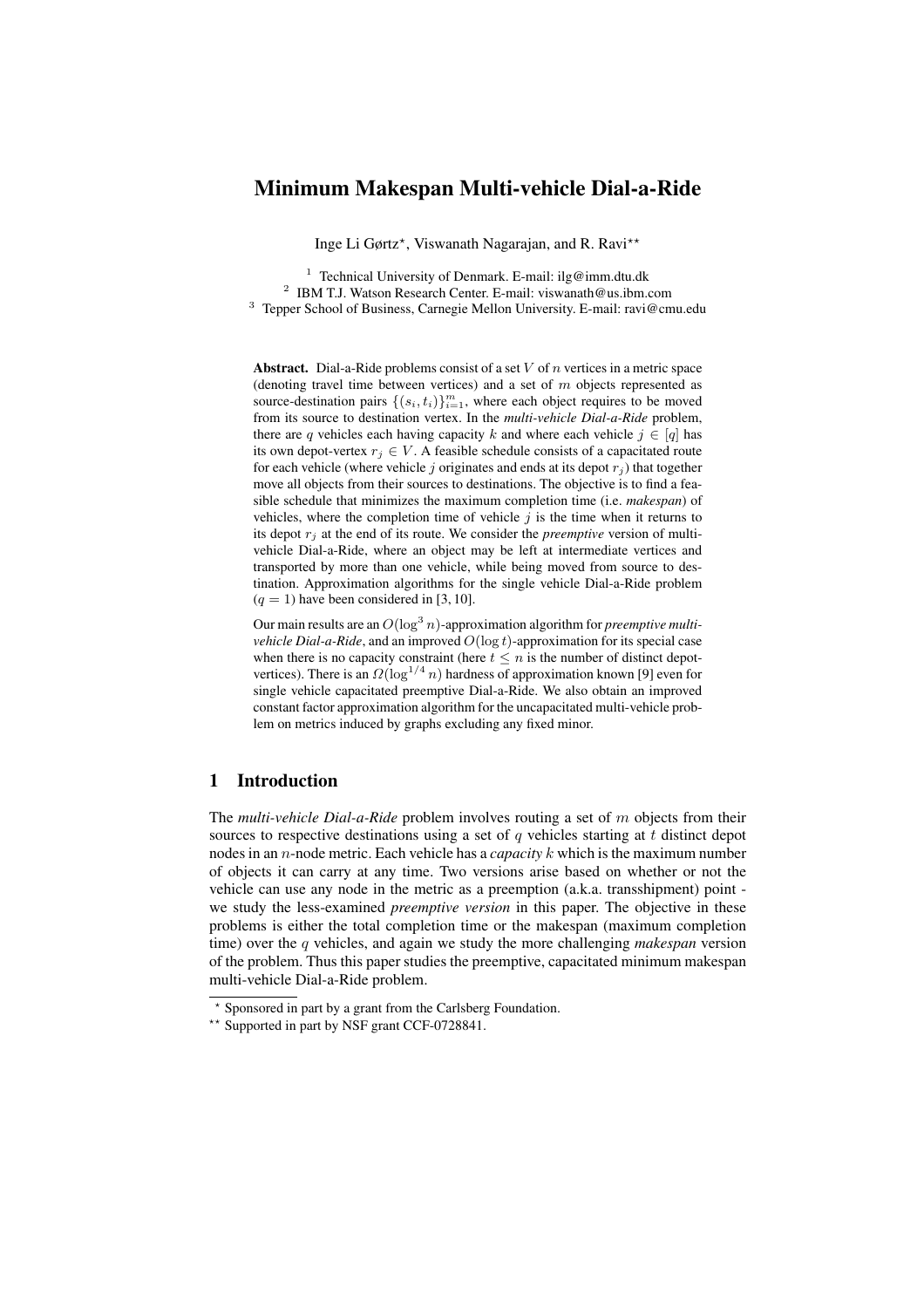While the multiple qualifications may make the problem appear contrived, this is exactly the problem that models courier or mail delivery over a day from several city depots: preemption is cheap and useful for packages, trucks are capacitated and the makespan reflects the daily working time limit for each truck. Despite its ubiquity, this problem has not been as well studied as other Dial-a-Ride versions. One reason from the empirical side is the difficulty in handling the possibility of preemptions in a clean mathematical programming model. On the theoretical side which is the focus of this paper, the difficulty of using preemption in a meaningful way in an approximation algorithm persists. It is further compounded by the hardness of the makespan objective.

The requirement in preemptive Dial-a-Ride, that preemptions are allowed at all vertices, may seem unrealistic. In practice, a subset  $P$  of the vertex-set  $V$  represents the vertices where preemption is permitted: the two extremes of this general problem are non-preemptive Dial-a-Ride ( $P = \emptyset$ ) and preemptive Dial-a-Ride ( $P = V$ ). However preemptive Dial-a-Ride is more generally applicable: specifically in situations where the preemption-points  $P$  form a *net* of the underlying metric (i.e. every vertex in  $V$  has a nearby preemption-point). I.e., approximation algorithms for preemptive Dial-a-Ride imply good approximations even in this general setting, wherein the precise guarantee depends on how well  $P$  covers  $V$ .

We note that although our model allows any number of preemptions and preemptions at all vertices our algorithms do not use this possibility to its full extent. Our algorithm for the capacitated case preempts each object at most once and our algorithm for the uncapacitated case only preempts objects at depot vertices.

The preemptive Dial-a-Ride problem has been considered earlier with a single vehicle, for which an  $O(\log n)$  approximation [3] and an  $\Omega(\log^{1/4-\epsilon} n)$  hardness of approximation (for any constant  $\epsilon > 0$ ) [9] are known. Note that the completion time and makespan objectives coincide for this case.

Moving to multiple vehicles, the total completion time objective admits a straightforward  $O(\log n)$  approximation along the lines of the single vehicle problem [3]: Using the FRT tree embedding [7], one can reduce to tree-metrics at the loss of an expected  $O(\log n)$  factor, and there is a simple constant approximation for this problem on trees. The maximum completion time or makespan objective, which we consider in this paper turns out to be considerably harder. Due to non-linearity of the makespan objective, the above reduction to tree-metrics does not hold. Furthermore, the makespan objective does not appear easy to solve even on trees.

Unlike in the single-vehicle case, note that an object in multi-vehicle Dial-a-Ride may be transported by several vehicles one after the other. Hence it is important for the vehicle routes to be coordinated so that the objects trace valid paths from respective sources to destinations. For example, a vehicle may have to wait at a vertex for other vehicles carrying common objects to arrive. Interestingly, the multi-vehicle Dial-a-Ride problem captures aspects of both machine scheduling and network design problems.

Results and Paper Outline We first consider the special case of multi-vehicle Diala-Ride (*uncapacitated* mDaR) where the vehicles have no capacity constraints (i.e.  $k \geq m$ ). This problem is interesting in itself, and serves as a good starting point before we present the algorithm for the general case. The uncapacitated mDaR problem itself highlights differences from the single vehicle case: For example, in single vehicle Diala-Ride, preemption plays no role in the absence of capacity constraints; however in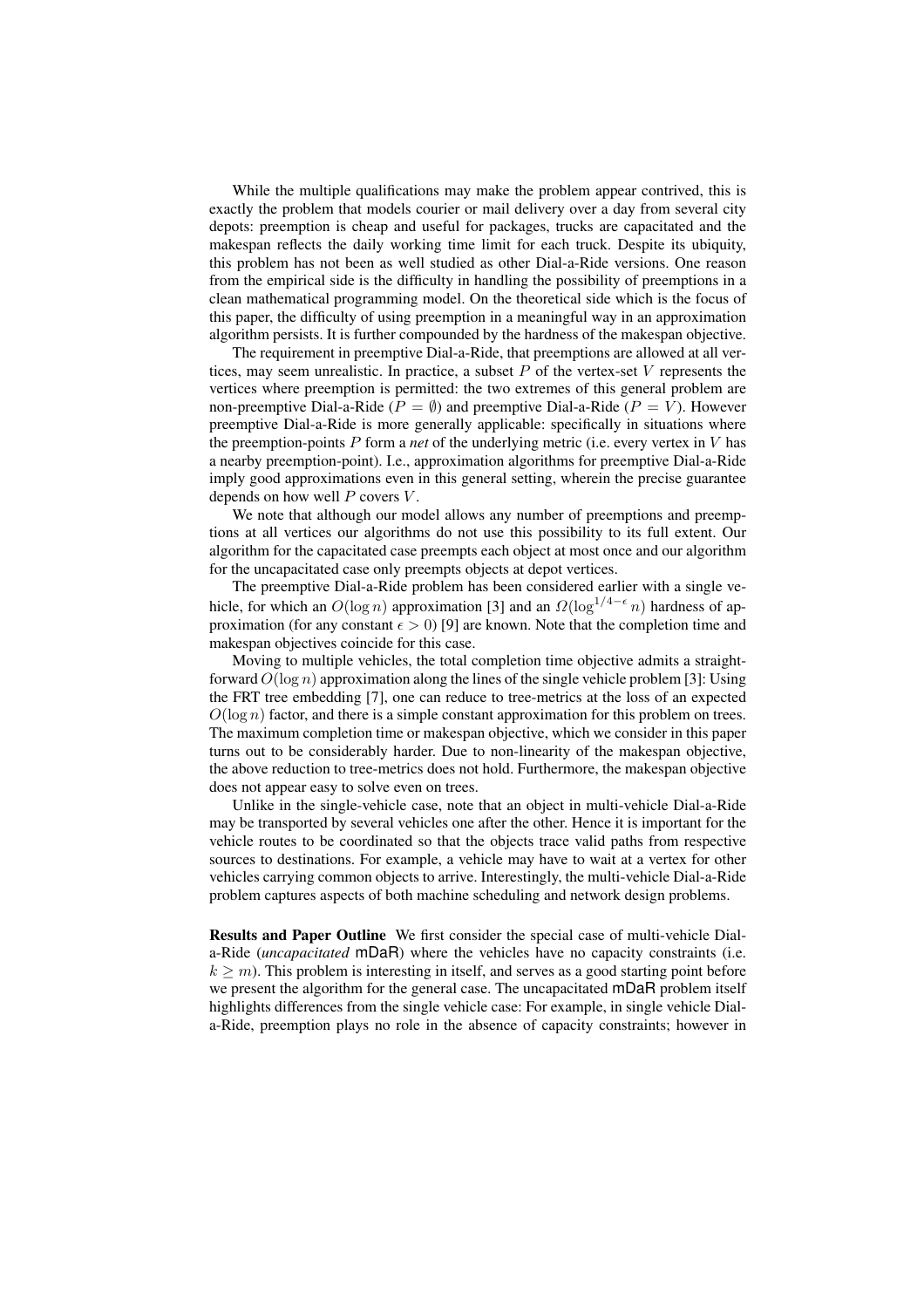uncapacitated mDaR, an optimal non-preemptive schedule may take  $\Omega(\sqrt{q})$  longer than the optimal preemptive schedule (see the full version of the paper). We prove the following theorem in Section 2.

**Theorem 1** *There is an*  $O(\log t)$ *-approximation algorithm for uncapacitated preemptive* mDaR *obtaining a tour where objects are only preempted at depot vertices.*

The above algorithm has two main steps: the first one reduces the instance (at a constant factor loss in the performance guarantee) to one in which all demands are between depots (a "depot-demand" instance). In the second step, we use a *sparse spanner* on the demand graph to construct routes for moving objects across depots.

We also obtain an improved guarantee for the following special class of metrics using the notion of *sparse covers* in such metrics [14].

## Theorem 2 *There is an* O(1)*-approximation algorithm for uncapacitated* mDaR *on metrics induced by graphs that exclude any fixed minor.*

In Section 3, we study the capacitated preemptive mDaR problem, and obtain our main result. Recall that there is an  $\Omega(\log^{1/4-\epsilon} n)$  hardness of approximation for even single vehicle Dial-a-Ride [9]. A feasible solution to preemptive mDaR is said to be *1 preemptive* if every object is preempted at most once while being moved from its source to destination.

## **Theorem 3** *There is an*  $O(\log^3 n)$  *approximation algorithm for preemptive* mDaR *obtaining a 1-preemptive tour.*

This algorithm has four key steps: (1) We *preprocess* the input so that demand points that are sufficiently far away from each other can be essentially decomposed into separate instances for the algorithm to handle independently. (2) We then solve a singlevehicle instance of the problem that obeys some additional bounded-delay property (Theorem 6) that we prove; This property combines ideas from algorithms for *light approximate shortest path trees* [13] and *capacitated vehicle routing* [11]. The boundeddelay property is useful in *randomly partitioning* the single vehicle solution among the  $q$  vehicles available to share this load. This random partitioning scheme is reminiscent of the work of Hochbaum-Maass [12], Baker [1] and Klein-Plotkin-Rao [14], in trying to average out the effect of the cutting in the objective function. (3) The partitioned segments of the single vehicle tour are assigned to the available vehicles; However, to check if this assignment is feasible we solve a matching problem that identifies cases when this load assignment must be *rebalanced*. This is perhaps the most interesting step in the algorithm since it identifies stronger lower bounds for subproblems where the current load assignment is not balanced. (4) We finish up by *recursing* on the load rebalanced subproblem; An interesting feature of the recursion is that the fraction of demands that are processed recursively is not a fixed value (as is more common in such recursive algorithms) but is a carefully chosen function of the number of vehicles on which these demands have to be served.

Due to lack of space some proofs are omitted from this paper. The proofs can be found in the full version.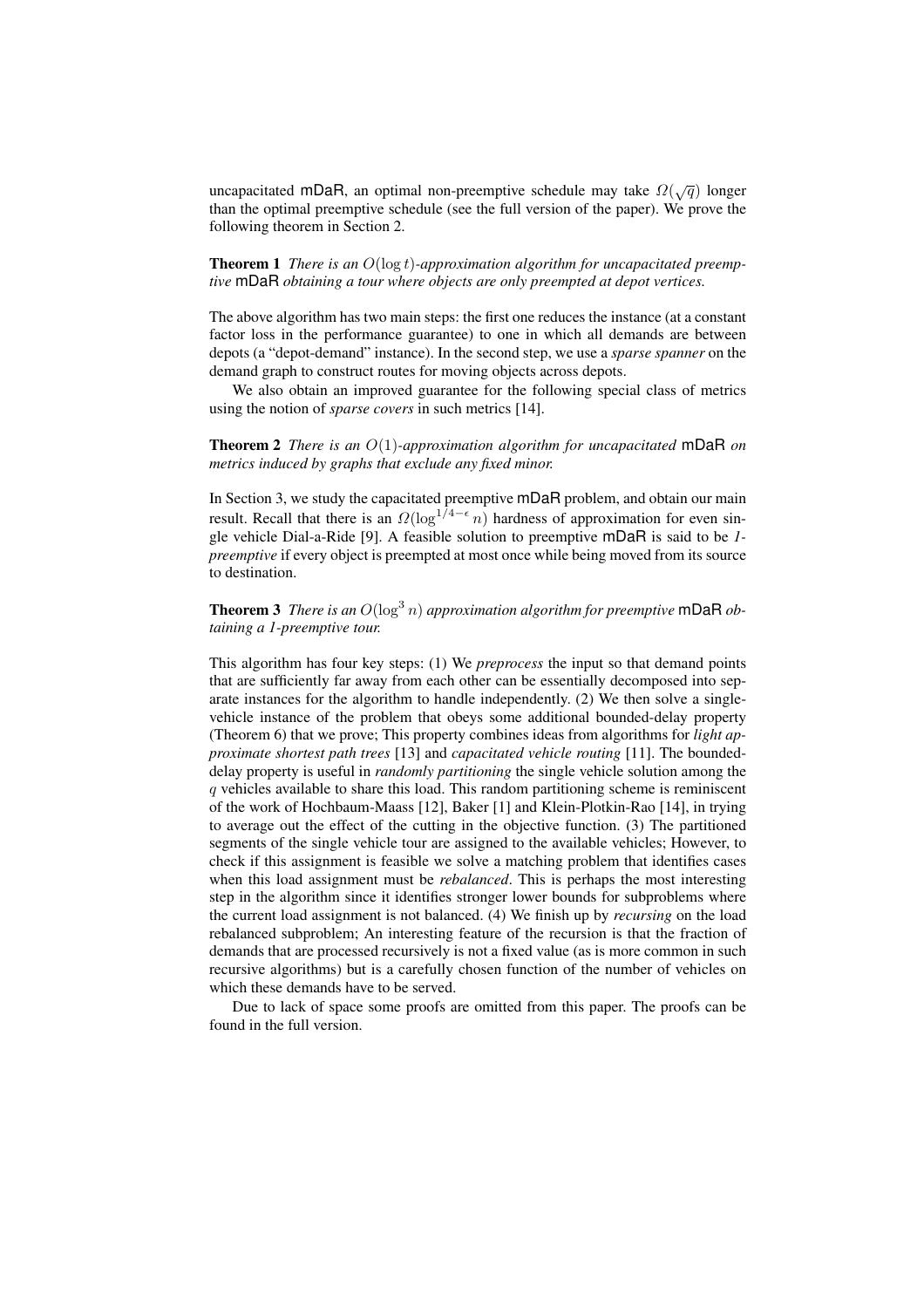Related Work Dial-a-Ride problems form an interesting subclass of Vehicle Routing Problems that are well studied in the operations research literature. Paepe et al. [5] provide a classification of Dial-a-Ride problems using a notation similar to that for scheduling and queuing problems: preemption is one aspect in this classification. Savelsberg and Sol [18] and Cordeau and Laporte [4] survey several variants of non-preemptive Dial-a-Ride problems that have been studied in the literature. Most Dial-a-Ride problems arising in practice involve making routing decisions for multiple vehicles.

Dial-a-Ride problems with transshipment (the preemptive version) have been studied in [15–17]. These papers consider a more general model where preemption is allowed only at a specified subset of vertices. Our model (and that of [3]) is the special case when every vertex can serve as a preemption point. It is clear that preemption only reduces the cost of serving demands: [17] studied the maximum decrease in the optimal cost upon introducing one preemption point. [15, 16] also model time-windows on the demands, and study heuristics and a column-generation based approach; they also describe applications (eg. courier service) that allow for preemptions. The *truck and trailer routing problem* has been studied in [2, 19]. Here a number of capacitated trucks and trailers are used to deliver all objects. Some customers are only accessible without the trailer. The trailers can be parked at any point accessible with a trailer and it is possible to shift demand loads between the truck and the trailer at the parking places.

For single vehicle Dial-a-Ride, the best known approximation guarantee for the preemptive version is  $O(\log n)$  (Charikar and Raghavachari [3]), and an  $\Omega(\log^{1/4-\epsilon} n)$ hardness of approximation (for any constant  $\epsilon > 0$ ) is shown in Gørtz [9]. The nonpreemptive version appears much harder and the best known approximation ratio is preemptive version appears much narder and the best known approximation ratio is  $\min\{\sqrt{k} \log n, \sqrt{n} \log^2 n\}$  (Charikar and Raghavachari [3], Gupta et al. [10]); however to the best of our knowledge, APX-hardness is the best lower bound. There are known instances of single vehicle Dial-a-Ride where the ratio between optimal non-preemptive and preemptive tours is  $\Omega(\sqrt{n})$  in general metrics [3], and  $\tilde{\Omega}(n^{1/8})$  in the Euclidean plane [10]. A 1.8-approximation is known for the  $k = 1$  special case of single vehicle Dial-a-Ride (a.k.a. *stacker-crane* problem) [8].

The uncapacitated case of preemptive mDaR is also a generalization of a problem called *nurse-station-location* that was studied in Even et al. [6] (where a 4-approximation algorithm was given). Nurse-station-location is a special case of uncapacitated mDaR when each source-destination pair coincides on a single vertex. In this paper, we handle not only the case with arbitrary pairs (uncapacitated mDaR), but also the more general problem with finite capacity restriction.

**Problem Definition and Preliminaries** We represent a finite metric as  $(V, d)$  where V is the set of vertices and  $d$  is a symmetric distance function satisfying the triangle inequality. For subsets  $A, B \subseteq V$  we denote by  $d(A, B)$  the minimum distance between a vertex in A and another in B, so  $d(A, B) = \min\{d(u, v) \mid u \in A, v \in B\}$ . For a subset  $E \subseteq {V \choose 2}$  of edges,  $d(E) := \sum_{e \in E} d_e$  denotes the total length of edges in E.

The *multi-vehicle Dial-a-Ride problem* ( $mDaR$ ) consists of an *n*-vertex metric  $(V, d)$ , m objects specified as source-destination pairs  $\{s_i, t_i\}_{i=1}^m$ , q vehicles having respective depot-vertices  $\{r_j\}_{j=1}^q$ , and a common vehicle capacity k. A feasible schedule is a set of q routes, one for each vehicle (where the route for vehicle  $j \in [q]$  starts and ends at  $r_i$ ), such that no vehicle carries more than k objects at any time and each ob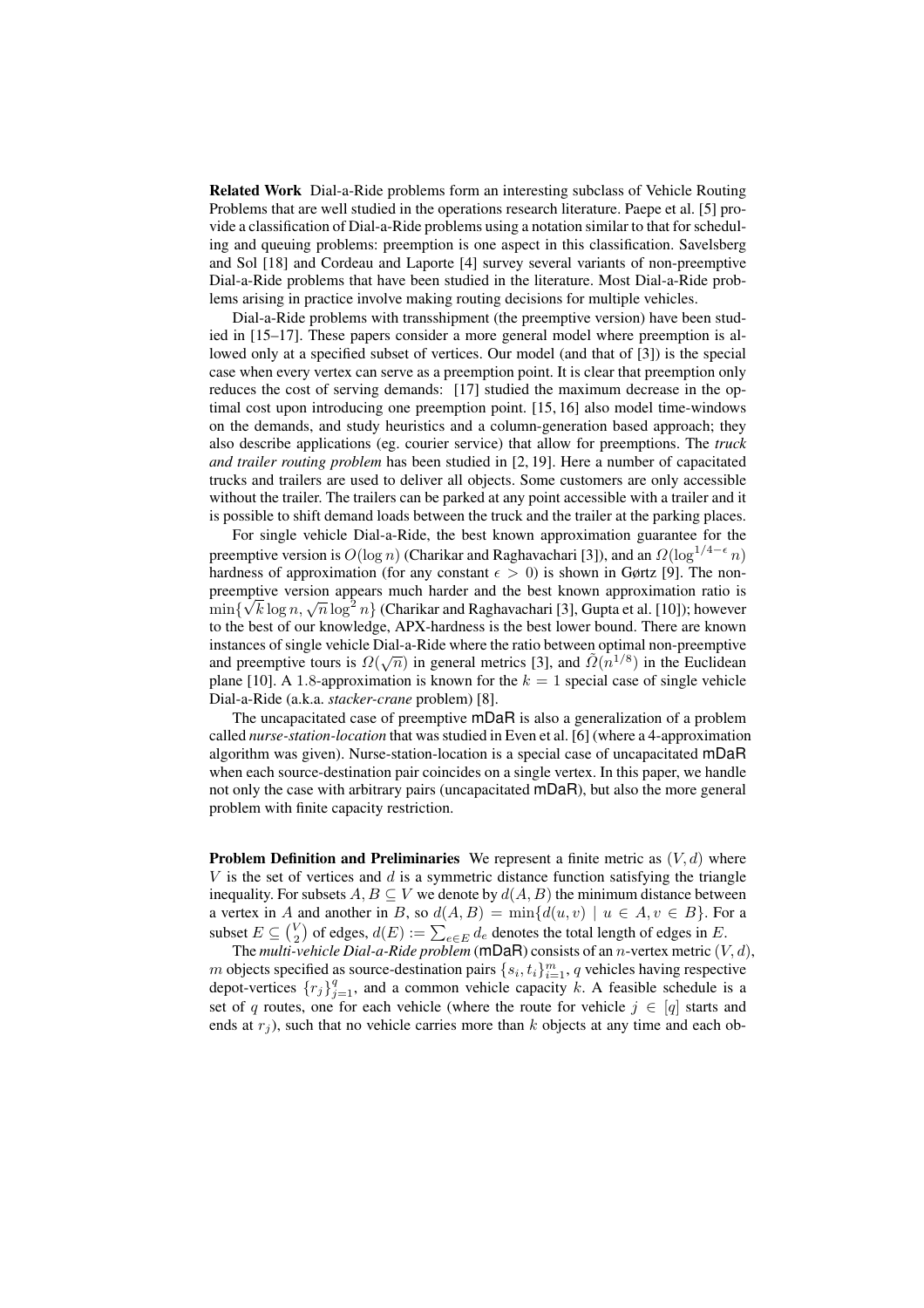ject is moved from its source to destination. The completion time  $C_j$  of any vehicle  $j \in [q]$  is the time when vehicle j returns to its depot  $r_j$  at the end of its route (the schedule is assumed to start at time 0). The objective in mDaR is to minimize the makespan, i.e.,  $\min \max_{j \in [q]} C_j$ . We denote by  $S := \{ s_i \mid i \in [m] \}$  the set of sources,  $T := \{t_i \mid i \in [m]\}$  the set of destinations,  $R := \{r_j \mid j \in [q]\}$  the set of distinct depotvertices, and  $t := |R|$  the number of distinct depots. Unless mentioned otherwise, we only consider the *preemptive* version, where objects may be left at intermediate vertices while being moved from source to destination.

Single vehicle Dial-a-Ride. The following are lower bounds for the single vehicle problem: the minimum length TSP tour on the depot and all source/destination vertices (*Steiner*lower bound), and  $\sum_{i=1}^{m} \frac{d(s_i, t_i)}{k}$  (*flow* lower bound). Charikar and Raghavachari [3] gave an  $O(\log n)$  approximation algorithm for this problem based on the above lower bounds. Gupta et al. [10] showed that the single vehicle preemptive Dial-a-Ride problem always has a 1-preemptive tour of length  $O(\log^2 n)$  times the Steiner and flow lower-bounds.

Lower bounds for mDaR. The quantity  $\frac{\sum_{i=1}^{m} d(s_i, t_i)}{qk}$  is a lower bound similar to the flow bound for single vehicle Dial-a-Ride. Analogous to the Steiner lower bound above, is the optimal value of an induced *nurse-station-location* instance. In the nurse-stationlocation problem [6], we are given a metric  $(V, d)$ , a set T of terminals and a multiset  $\{r_j\}_{j=1}^q$  of depot-vertices; the goal is to find a collection  $\{F_j\}_{j=1}^q$  of trees that collectively contain all terminals T such that each tree  $F_j$  is rooted at vertex  $r_j$  and  $\max_{j=1}^{q} d(F_j)$  is minimized. Even et al. [6] gave a 4-approximation algorithm for this problem. The optimal value of the nurse-station-location instance with depots  $\{r_j\}_{j=1}^q$ (depots of vehicles in mDaR) and terminals  $\mathcal{T} = S \cup T$  is a lower bound for mDaR. The following are some lower bounds implied by nurse-station-location: (a)  $1/q$  times the minimum length forest that connects every vertex in  $S \cup T$  to some depot vertex, (b)  $\max_{i \in [m]} d(R, s_i)$ , and (c)  $\max_{i \in [m]} d(R, t_i)$ . Finally, it is easy to see that  $\max_{i \in [m]} d(s_i, t_i)$  is also a lower bound for **mDaR**.

# 2 Uncapacitated Preemptive mDaR

In this section we study the uncapacitated special case of preemptive mDaR, where vehicles have no capacity constraints (i.e., capacity  $k \ge m$ ). We give an algorithm that achieves an  $O(\log t)$  approximation ratio for this problem (recall  $t \leq n$  is the number of distinct depots). Unlike in the single vehicle case, preemptive and non-preemptive versions of mDaR are very different even without capacity constraints (there exists an  $\Omega(\sqrt{q})$  factor gap, where q is number of vehicles). The algorithm for uncapacitated preemptive mDaR proceeds in two stages. Given any instance, it is first reduced (at the loss of a constant factor) to a depot-demand instance, where all demands are between depot vertices. Then the depot-demand instance is solved using an  $O(\log t)$  approximation algorithm.

Reduction to depot-demand instances We define *depot-demand instances* as those instances of uncapacitated mDaR where all demands are between depot vertices. Given any instance  $\mathcal I$  of uncapacitated mDaR, the algorithm UncapMulti (given below) reduces  $\mathcal I$  to a depot-demand instance.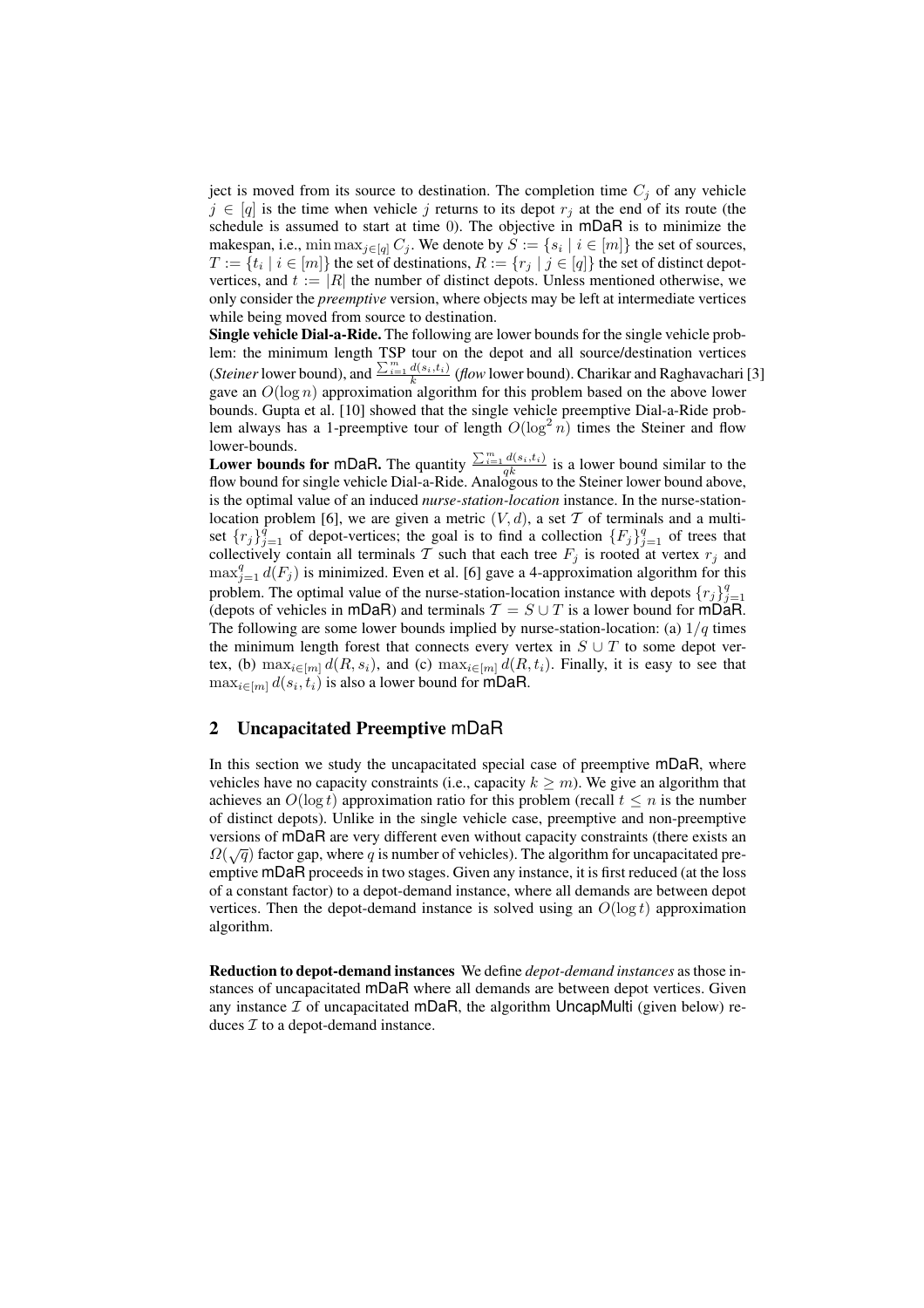#### Input: instance  $I$  of uncapacitated preemptive mDaR.

- 1. Solve the nurse-station-location instance with depots  $\{r_j\}_{j=1}^q$  and all sources/ destinations  $S \cup T$  as terminals, using the 4-approximation algorithm [6]. Let  $\{F_j\}_{j=1}^q$ be the resulting trees covering  $S \cup T$  such that each tree  $F_j$  is rooted at depot  $r_j$ .
- 2. Define a depot-demand instance  $J$  of uncapacitated mDaR on the same metric and set of vehicles, where the demands are  $\{(r_j, r_l) \mid s_i \in F_j \& t_i \in F_l, 1 \le i \le m\}.$ For any object  $i \in [m]$  let the *source depot* be the depot  $r_j$  for which  $s_i \in F_j$  and the *destination depot* be the depot  $r_l$  for which  $t_i \in F_l$ .
- 3. Output the following schedule for  $\mathcal{I}$ :
	- (a) Each vehicle  $j \in [q]$  traverses tree  $F_j$  by an Euler tour, picks up all objects from sources in  $F_j$  and brings them to their source-depot  $r_j$ .
	- (b) Vehicles implement a schedule for *depot-demand instance*  $J$ , and all objects are moved from their source-depot to destination-depot (see Section 2).
	- (c) Each vehicle  $j \in [q]$  traverses tree  $F_j$  by an Euler tour, picks up all objects having destination-depot  $r_j$  and brings them to their destinations in  $F_j$ .

Note that objects only are preempted at depot vertices. We now argue that the reduction in UncapMulti only loses a constant approximation factor. Let  $B$  denote the optimal makespan of instance  $\mathcal I$ . Since the optimal value of the nurse-stationlocation instance solved in the first step of UncapMulti is a lower bound for  $\mathcal{I}$ , we have  $\max_{j=1}^q d(F_j) \leq 4B$ .

#### *Claim.* The optimal makespan for the depot-demand instance  $J$  is at most 17B.

Assuming a feasible schedule for  $\mathcal I$ , it is clear that the schedule returned by Uncap-Multi is feasible for the original instance  $I$ . The first and third rounds in  $I$ 's schedule require at most 8B time each. Thus an approximation ratio  $\alpha$  for depot-demand instances implies an approximation ratio of  $17\alpha + 16$  for general instances. Next we show an  $O(\log t)$ -approximation algorithm for depot-demand instances (here t is the number of depots), which implies Theorem 1.

Algorithm for depot-demand instances Let  $\mathcal J$  be any depot-demand instance: note that the instance defined in the second step of UncapMulti is of this form. It suffices to restrict the algorithm to the induced metric  $(R, d)$  on only depot vertices, and use only one vehicle at each depot in  $R$ . Consider an undirected graph  $H$  consisting of vertex set R and edges corresponding to demands: there is an edge between vertices  $r$  and s iff there is an object going from *either* r to s *or* s to r. Note that the metric length of any edge in H is at most the optimal makespan  $\hat{B}$  of instance  $\hat{J}$ . In the schedule produced by our algorithm, vehicles will only use edges of H. Thus in order to obtain an  $O(\log t)$  approximation, it suffices to show that each vehicle only traverses  $O(\log t)$ edges. Based on this, we further reduce  $J$  to the following instance  $H$  of uncapacitated mDaR: the underlying metric is shortest paths in the graph  $H$  (on vertices  $R$ ), with one vehicle at each R-vertex, and for every edge  $(u, v) \in H$  there is a demand from u to v and one from v to u. Clearly any schedule for H having makespan  $\beta$  implies one for J of makespan  $\beta \cdot \overline{B}$ . The next lemma implies an  $O(\log |R|)$  approximation for depot-demand instances.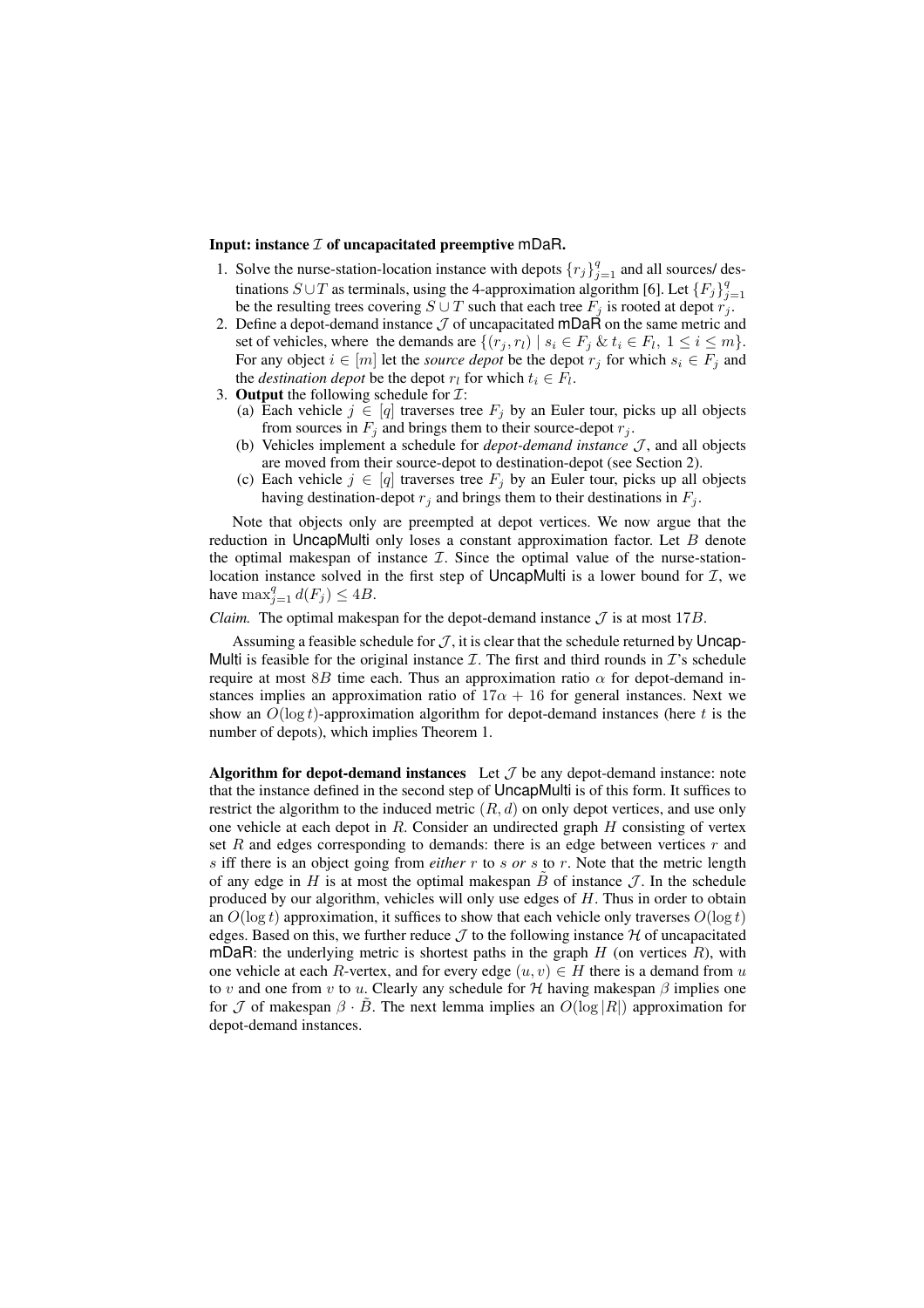Lemma 4 *There exists a poly-time computable schedule for* H *with makespan* O(log t)*, where*  $t = |R|$ *.* 

**Proof:** Let  $\alpha = \left[\lg t\right] + 1$ . We first construct a *sparse spanner* A of H as follows: consider edges of H in an arbitrary order, and add an edge  $(u, v) \in H$  to A iff the shortest path between u and v using current edges of A is more than  $2\alpha$ . It is clear from this construction that the girth of A (length of its shortest cycle) is at least  $2\alpha$ , and that for every edge  $(u, v) \in H$ , the shortest path between u and v in A is at most  $2\alpha$ .

We now assign each edge of  $A$  to one of its end-points such that each vertex is assigned at most two edges. Repeatedly pick any vertex  $v$  of degree at most two in  $A$ , assign its adjacent edges to v, and remove these edges and v from A. We claim that at the end of this procedure (when no vertex has degree at most 2), all edges of A would have been removed (i.e. assigned to some vertex). Suppose for a contradiction that this is not the case. Let  $\tilde{A} \neq \phi$  be the remaining graph; note that  $\tilde{A} \subseteq A$ , so the girth of  $\tilde{A}$  is at least  $2\alpha$ . Every vertex in A has degree at least 3, and there is at least one such vertex w. Consider performing a breadth-first search in A from w. Since the girth of A is at least  $2\alpha$ , the first  $\alpha$  levels of the breadth-first search is a tree. Furthermore every vertex has degree at least 3, so each vertex in the first  $\alpha - 1$  levels has at least 2 children. This implies that  $\tilde{A}$  has at least  $1 + 2^{\alpha - 1} > t$  vertices, which is a contradiction! For each vertex  $v \in R$ , let  $A_v$  denote the edges of A assigned to v by the above procedure; we argued that  $\bigcup_{v \in R} A_v = A$ , and  $\big| A_v \big| \leq 2$  for all  $v \in R$ .

The schedule for H involves  $2\alpha$  rounds as follows. In each round, every vehicle  $v \in R$  traverses the edges in  $A_v$  (in both directions) and returns to v. Since  $|A_v| \leq 2$ for all vertices  $v$ , each round takes 4 units of time; so the makespan of this schedule is  $8\alpha = O(\log t)$ . The route followed by each object in this schedule is the shortest path from its source to destination in spanner A; note that the length of any such path is at most  $2\alpha$ . To see that this is indeed feasible, observe that every edge of A is traversed by some vehicle in each round. Hence in each round, every object traverses one edge along its shortest path (unless it is already at its destination). Thus after  $2\alpha$  rounds, all objects are at their destinations.

Tight example for uncapacitated mDaR lower bounds. We note that known lower bounds for uncapacitated preemptive mDaR are insufficient to obtain a sub-logarithmic approximation guarantee. The lower bounds we used in our algorithm are the following:  $\max_{i \in [m]} d(s_i, t_i)$ , and the optimal value of a nurse-station-location instance with depots  $\{r_j\}_{j=1}^q$  and terminals  $S \cup T$ . We are not aware of any lower bounds stronger than these two bounds. There exist instances of uncapacitated mDaR where the optimal makespan is a factor  $\Omega(\frac{\log t}{\log \log t})$  larger than both the above lower bounds.

## 3 Preemptive multi-vehicle Dial-a-Ride

In this section we prove our main result: an  $O(\log^2 m \cdot \log n)$  approximation algorithm for the preemptive mDaR problem. In the full version we remove this dependence on  $m$ , to obtain Theorem 3. We first prove a new structure theorem on single-vehicle Diala-Ride tours (Subsection 3.1) that preempts each object at most once, and where the total time spent by objects in the vehicle is small. Obtaining such a single vehicle tour is crucial in our algorithm for preemptive mDaR, which appears in Section 3.2. The algorithm for mDaR relies on a partial coverage algorithm Partial that, given subsets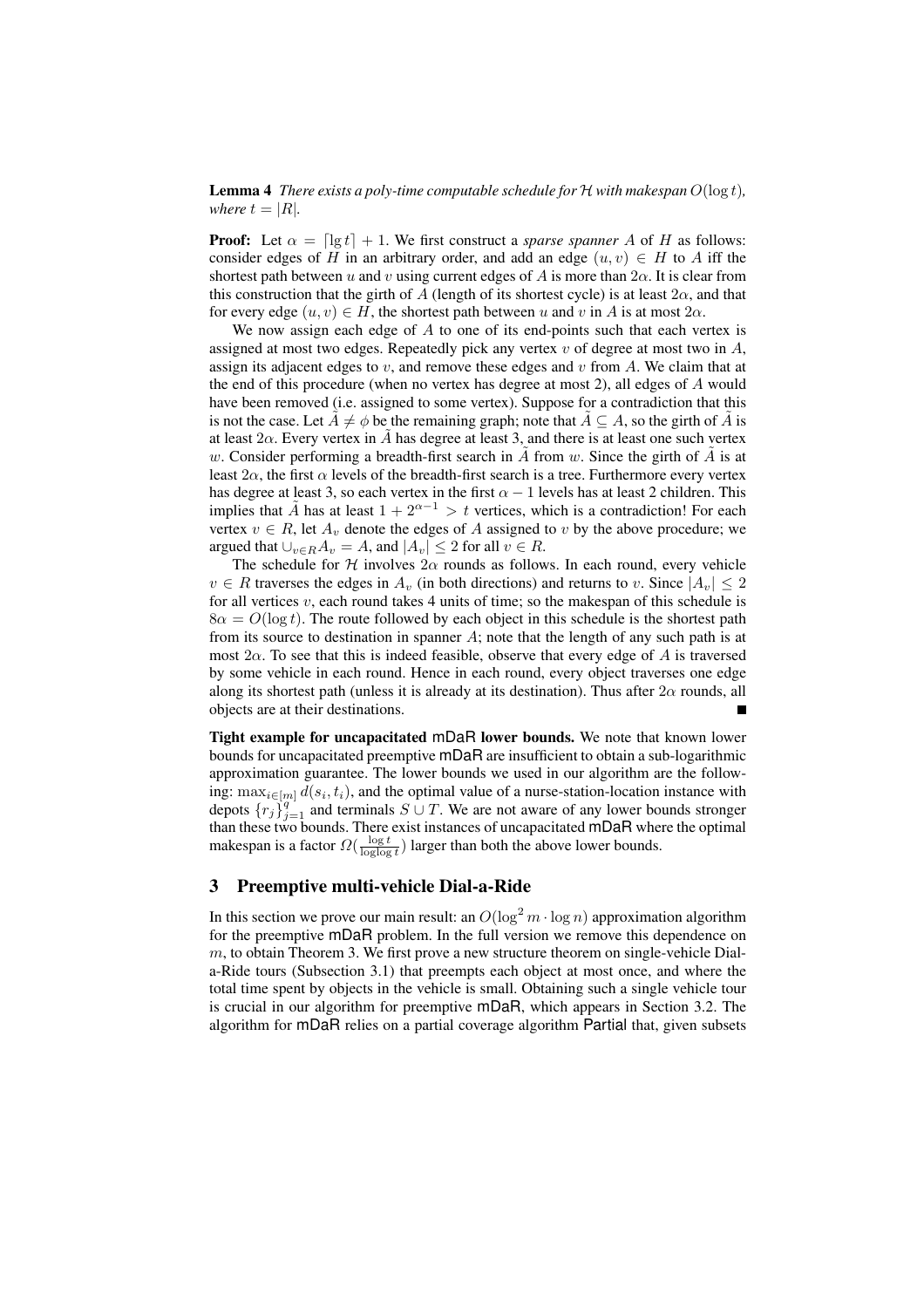$Q$  of vehicles and  $D$  of demands, outputs a schedule for  $Q$  of near-optimal makespan that covers some *fraction* of demands in D. Algorithm Partial follows an interesting recursive framework where the fraction of satisfied demands is not a fixed value but some function of the number  $|Q|$  of vehicles (Lemma 7). The main steps in Partial are as follows. (1) Obtain a *single-vehicle* tour satisfying 1-preemptive and bounded-delay properties (Theorem 6), (2) Randomly partition the single vehicle tour into  $|Q|$  equally spaced pieces, (3) Solve a matching problem to assign *some* of these pieces to vehicles of  $Q$  that satisfy a subset of demands  $D$ , (4) A suitable fraction of the residual demands in  $D$  are covered recursively by unused vehicles of  $Q$ .

#### 3.1 Capacitated Vehicle Routing with Bounded Delay

Before we present the structural result on Dial-a-Ride tours, we consider the classic *capacitated vehicle routing problem* [11] with an additional constraint on object 'delays'. In the capacitated vehicle routing problem (CVRP) we are given a metric  $(V, d)$ , specified depot-vertex  $r \in V$ , and m objects each having source r and respective destinations  $\{t_i\}_{i\in[m]}$ . The goal is to compute a minimum length *non-preemptive* tour of a capacity k vehicle originating at r that moves all objects from  $r$  to their destinations. In *CVRP with bounded delay*, we are additionally given a *delay parameter*  $\beta > 1$ , and the goal is to find a minimum length capacitated non-preemptive tour serving all objects such that the time spent by each object  $i \in [m]$  in the vehicle is at most  $\beta \cdot d(r, t_i)$ . The following are natural lower bounds [11], even without the bounded delay constraint: (i) the minimum length TSP tour on  $\{r\} \cup \{t_i \mid i \in [m]\}$  (cf. Steiner lower bound), and<br>(ii) the quantity  $2 \sum_{i=1}^{m} d(x_i)$  (of flow layer bound) (ii) the quantity  $\frac{2}{k} \sum_{i=1}^{m} d(r, t_i)$  (cf. flow lower bound).

**Theorem 5** *There is a*  $(2.5 + \frac{3}{\beta-1})$  *approximation algorithm for CVRP with bounded delay, where* β > 1 *is the delay parameter. This guarantee is relative to the Steiner and flow lower bounds.*

We now consider the *single vehicle* preemptive Dial-a-Ride problem given by metric  $(V, d)$ , set D of demands, and a vehicle of capacity k. We prove the following structural result which extends a result from [10].

Theorem 6 *There is a randomized poly-time computable 1-preemptive tour* τ *servicing* D *that satisfies the following conditions* (where  $\text{LB}_{pmt}$  *is the maximum of the Steiner and flow lower bounds):*

- *1*. **Total length:**  $d(\tau) \leq O(\log^2 n) \cdot \text{LB}_{pmt}$ .
- *2.* Bounded delay:  $\sum_{i \in D} T_i \le O(\log n) \sum_{i \in D} d(s_i, t_i)$  where  $T_i$  is the total time *spent by object*  $i \in D$  *in the vehicle under the schedule given by*  $\tau$ *.*

#### 3.2 Algorithm for preemptive mDaR

The algorithm first guesses the optimal makespan  $B$  of the given instance of preemptive  $mDaR$  (it suffices to know  $B$  within a constant factor for a polynomial-time algorithm). Let  $\alpha = 1 - \frac{1}{1 + \lg m}$ . For any subset  $Q \subseteq [q]$ , we abuse the notation and use Q to denote both the set of vehicles Q and the multi-set of depots corresponding to vehicles Q.

We give an algorithm Partial that takes as input a tuple  $\langle Q, D, B \rangle$  where  $Q \subseteq [q]$ is a subset of vehicles,  $D \subseteq [m]$  a subset of demands and  $B \in \mathbb{R}_+$ , with the *promise* that vehicles Q (originating at their respective depots) suffice to completely serve the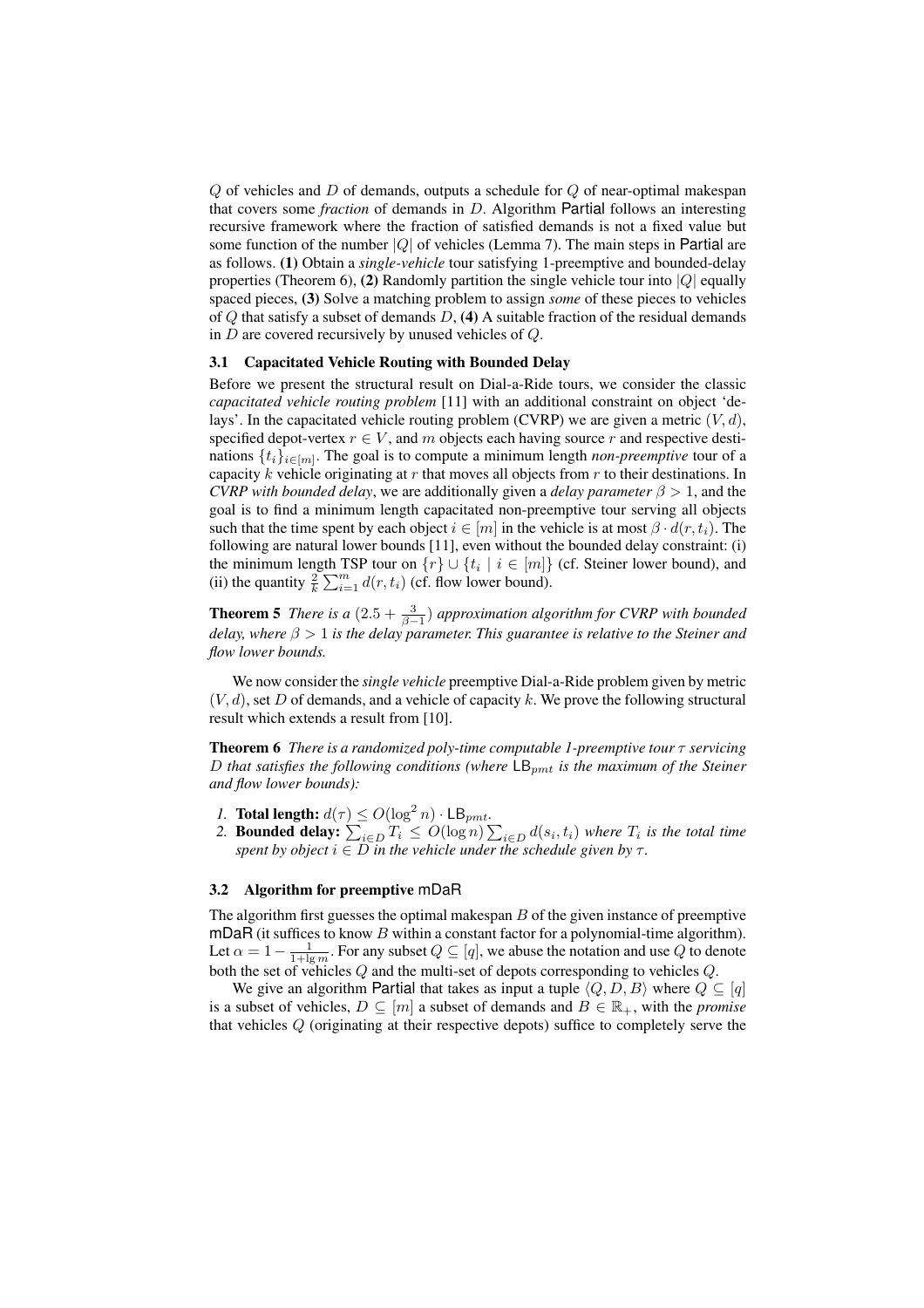demands D at a makespan of B. Given such a promise, Partial  $\langle Q, D, B \rangle$  returns a schedule of makespan  $O(\log n \log m) \cdot B$  that serves a good fraction of D. Algorithm Partial $\langle Q, D, B \rangle$  is given in below. We set parameter  $\rho = \Theta(\log n \log m)$ , the precise constant in the  $\Theta$ -notation comes from the analysis.

**Input:** Vehicles  $Q \subseteq [q]$ , demands  $D \subseteq [m]$ , bound  $B \ge 0$  *such that* Q can serve D at makespan B.

### Preprocessing

- 1. If the minimum spanning tree (MST) on vertices Q contains an edge of length greater than 3B, there is a non-trivial partition  $\{Q_1, Q_2\}$  of Q with  $d(Q_1, Q_2)$ 3B. For  $j \in \{1,2\}$ , let  $V_j = \{v \in V \mid d(Q_j, v) \leq B\}$  and  $D_j$  be all demands of D induced on  $V_i$ . Run in parallel the schedules from Partial $\langle Q_1, D_1, B \rangle$  and Partial $\langle Q_2, D_2, B \rangle$ . Assume there is no such long edge in the following. Random partitioning
- 2. Obtain single-vehicle 1-preemptive tour  $\tau$  using capacity k and serving demands D (Theorem 6).
- 3. Choose a uniformly random offset  $\eta \in [0, 2\rho B]$  and cut edges of tour  $\tau$  at distances  ${2p\rho B + n | p = 1, 2, \dots}$  along the tour to obtain a set P of pieces of  $\tau$ .
- 4.  $C''$  is the set of objects  $i \in D$  such that i is carried by the vehicle in  $\tau$  over some edge that is cut in Step (3); and  $C' := D \setminus C''$ . Ignore the cut objects  $C''$  in the rest of the algorithm.

# Load rebalancing

- 5. Construct a bipartite graph H with vertex sets  $P$  and  $Q$  and an edge between piece  $P \in \mathcal{P}$  and depot  $f \in Q$  iff  $d(f, P) \leq 2B$ . For any subset  $A \subseteq \mathcal{P}$ ,  $\Gamma(A) \subseteq Q$ denotes the neighborhood of A in graph H. Let  $S \subseteq \mathcal{P}$  be any *maximal* set that satisfies  $|\Gamma(\mathcal{S})| \leq \frac{|\mathcal{S}|}{2}$ .
- 6. Compute a 2-matching  $\pi$ :  $\mathcal{P} \setminus \mathcal{S} \to Q \setminus \Gamma(\mathcal{S})$ , i.e., a function such that the number of pieces mapping to any  $f \in Q \setminus \Gamma(S)$  is  $|\pi^{-1}(f)| \leq 2$ . Recursion
- 7. Define  $C_1 := \{i \in C' \mid \text{ either } s_i \in S \text{ or } t_i \in S\}$ ; and  $C_2 := C' \setminus C_1$ .
- 8. Run in parallel the *recursive* schedule Partial $\langle \Gamma(S), C_1, B \rangle$  for  $C_1$  and the following for  $C_2$ :
	- (a) Each vehicle  $f \in Q \setminus \Gamma(S)$  traverses the pieces  $\pi^{-1}(f)$ , moving all  $C_2$ -objects in them from their source to preemption-vertex, and returns to its depot.
	- (b) Each vehicle  $f \in Q \backslash \Gamma(\mathcal{S})$  again traverses the pieces  $\pi^{-1}(f)$ , this time moving all  $C_2$ -objects in them from their preemption-vertex to destination, and returns to its depot.

**Output:** A schedule for vehicles Q of makespan  $(16+16\rho) \cdot B$  that serves an  $\alpha^{\lg \min\{|Q|,2m\}}$ fraction of D.

Lemma 7 *If there exists a schedule for vehicles* Q *covering all demands* D*, having makespan at most* B, then Partial *invoked on*  $\langle Q, D, B \rangle$  *returns a schedule of vehicles*  $Q$  of makespan at most  $(16 + 16\rho) \cdot B$  that covers at least an  $\alpha^{\lg z}$  fraction of  $D$  (here  $z := \min\{|Q|, 2m\} \leq 2m$ .

The final algorithm invokes Partial iteratively until all demands are covered: each time with the entire set [q] of vehicles, all uncovered demands, and bound B. If  $D \subseteq [m]$  is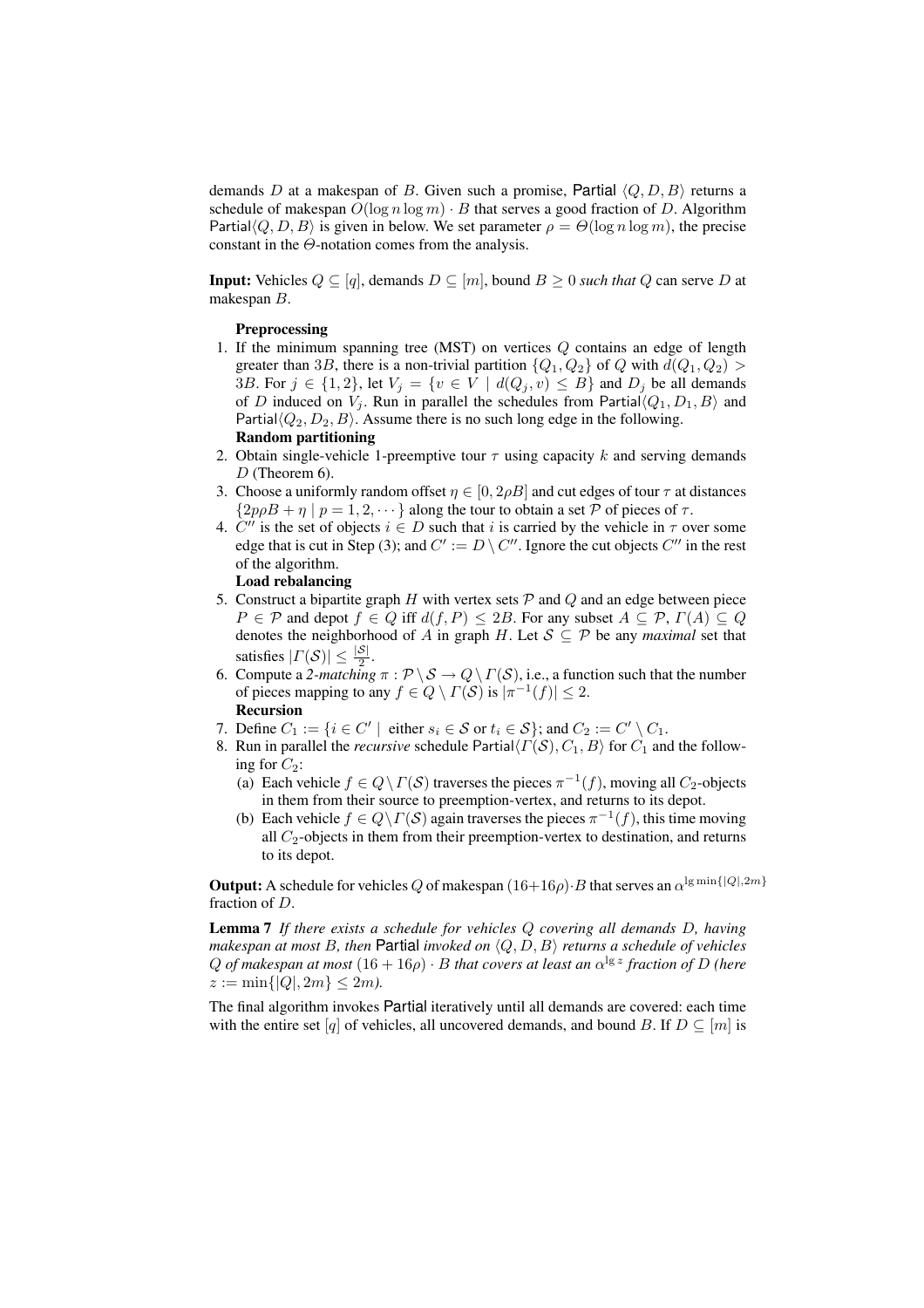the set of uncovered demands at any iteration, Lemma 7 implies that Partial $\langle [q], D, B \rangle$ returns a schedule of makespan  $O(\log m \log n) \cdot B$  that serves at least  $\frac{1}{4}|D|$  demands. Hence a standard set-cover analysis implies that all demands will be covered in  $O(\log m)$ rounds, resulting in a makespan of  $O(\log^2 m \log n) \cdot B$ .

It remains to prove Lemma 7. We proceed by induction on the number  $|Q|$  of vehicles. The base case  $|Q| = 1$  reduces to the single vehicle preemptive Dial-a-Ride, where we can serve *all* the demands D in a 1-preemptive fashion at makespan  $O(\log^2 n) \cdot B$ using the algorithm from [10]. In the rest of this section, we prove the inductive step.

**Preprocessing.** Suppose Step (1) applies. Note that  $d(V_1, V_2) > B$  and hence there is no demand with source in one of  ${V_1, V_2}$  and destination in the other. So demands  $D_1$  and  $D_2$  partition D. Furthermore in the optimal schedule, vehicles  $Q_i$  (any  $j = 1, 2$ ) only visit vertices in  $V_i$  (otherwise the makespan would be greater than  $B$ ). Thus the two recursive calls to Partial satisfy the assumption: there is some schedule of vehicles  $Q_i$ serving  $D_i$  having makespan B. Inductively, the schedule returned by Partial for each  $j=1,2$  has makespan at most  $(16+16\rho)\cdot B$  and covers at least  $\alpha^{\lg c}\cdot |D_j|$  demands from  $D_j$ , where  $c \le \min\{|Q| - 1, 2m\} \le z$ . The schedules returned by the two recursive calls to Partial can clearly be run in parallel and this covers at least  $\alpha^{\lg z}(|D_1| + |D_2|)$ demands, i.e. an  $\alpha^{\lg z}$  fraction of D. So we have the desired performance in this case.

Random partitioning. The harder part of the analysis is when Step (1) does not apply: so the MST length on  $Q$  is at most  $3|Q| \cdot B$ . Note that when the depots  $Q$ are contracted to a single vertex, the MST on the end-points of  $D$  plus the contracted depot-vertex has length at most  $|Q| \cdot B$  (the optimal makespan schedule induces such a tree). Thus the MST on the depots  $Q$  along with end-points of  $D$  has length at most  $4|Q| \cdot B$ . Based on the assumption in Lemma 7 and the flow lower bound, we have  $i \in D$   $d(s_i, t_i) \leq k|Q| \cdot B$ . It follows that for the single vehicle Dial-a-Ride instance solved in Step (2), the Steiner and flow lower-bounds (denoted  $\text{LB}_{pmt}$  in Theorem 6) are  $O(1) \cdot |Q|B$ . Theorem 6 now implies that  $\tau$  is a 1-preemptive tour  $\tau$  servicing D, are  $O(1) \cdot |Q|B$ . Theorem 6 now implies that  $\tau$  is a 1-preemptive tour  $\tau$  servicing  $D$ ,<br>of length at most  $O(\log^2 n)|Q| \cdot B$  such that  $\sum_{i \in D} T_i \leq O(\log n) \cdot |D|B$ , where  $T_i$ denotes the total time spent in the vehicle by demand  $i \in D$ . The bound on the delay uses the fact that  $\max_{i=1}^m d(s_i, t_i) \leq B$ .

Choosing a large enough constant corresponding to  $\rho = \Theta(\log n \log m)$ , the length of  $\tau$  is upper bounded by  $\rho |Q| \cdot B$  (since  $n \leq 2m$ ). So the cutting procedure in Step (3) results in at most |Q| pieces of  $\tau$ , each of length at most  $2\rho B$ . The objects  $i \in C''$  (as defined in Step (4)) are called *cut objects*. We restrict our attention to the other objects  $C' = D \setminus C''$  that are not 'cut'. For each object  $i \in C'$ , the path traced by it (under single vehicle tour  $\tau$ ) from its source  $s_i$  to preemption-point and the path (under  $\tau$ ) from its preemption-point to  $t_i$  are each completely contained in pieces of  $P$ . Figure 1 gives an example of objects in  $C'$  and  $C''$ , and the cutting procedure.

# *Claim.* The expected number of objects in C'' is at most  $\sum_{i \in D} \frac{T_i}{2\rho B} \le O(\frac{1}{\log m}) \cdot |D|$ .

We can derandomize Step (3) and pick the best offset  $\eta$  (there are at most polynomially many combinatorially distinct offsets). Claim 3.2 implies (again choosing large enough constant in  $\rho = \Theta(\log n \log m)$ ) that  $|C'| \geq (1 - \frac{1}{2 \log m})|D| \geq \alpha \cdot |D|$  demands are *not cut*. From now on we only consider the set  $C'$  of uncut demands. Let  $P$ denote the pieces obtained by cutting  $\tau$  as above, recall  $|\mathcal{P}| \leq |Q|$ . A piece  $P \in \mathcal{P}$ is said to be non-trivial if the vehicle in the 1-preemptive tour  $\tau$  carries some C'object while traversing P. Note that the number of non-trivial pieces in  $\mathcal P$  is at most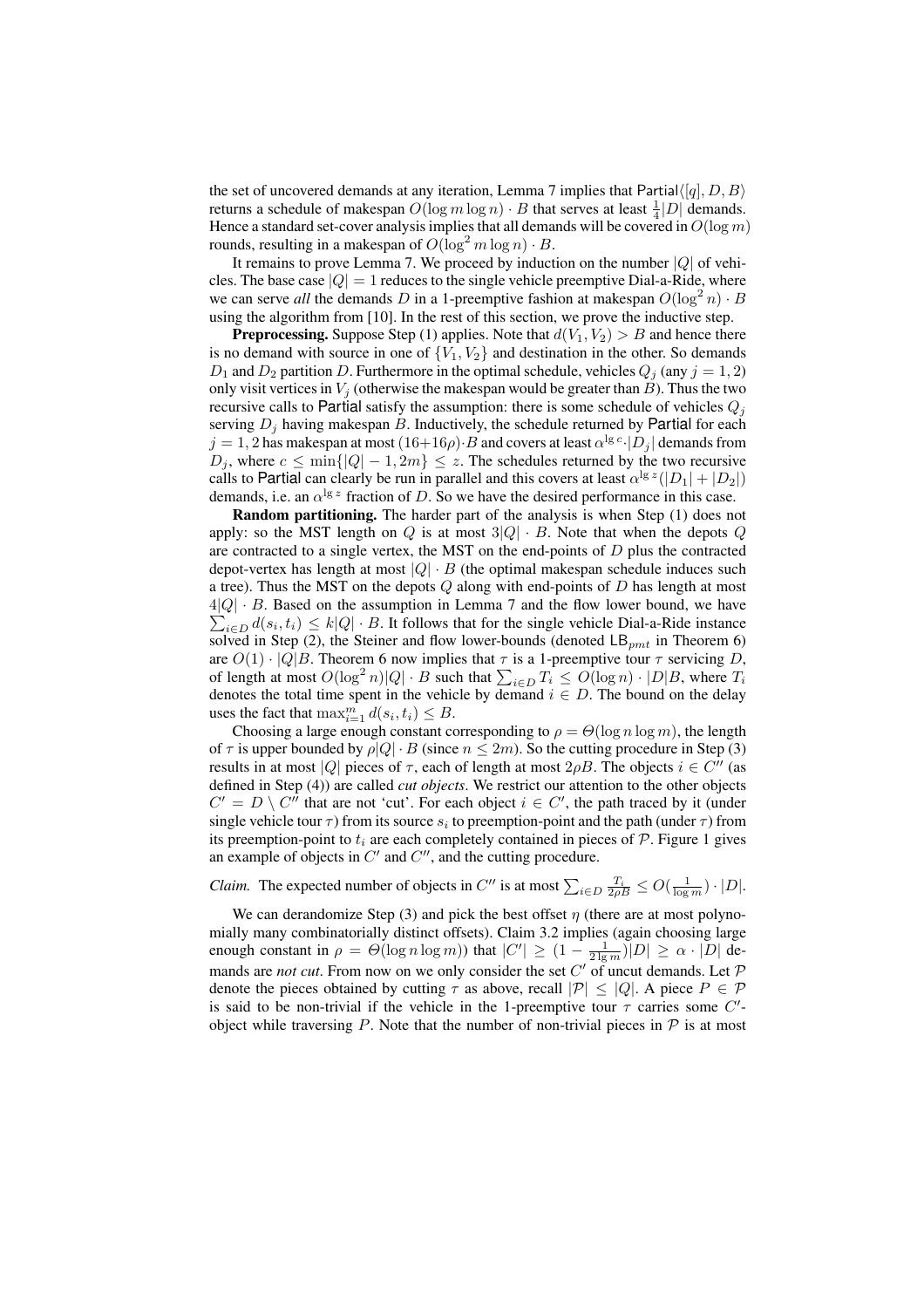$2|C'| \leq 2m$ : each C'-object appears in at most 2 pieces, one where it is moved from source to preemption-vertex and other from preemption-vertex to destination. Retain only the non-trivial pieces in P; so  $|\mathcal{P}| \le \min\{|Q|, 2m\} = z$ . The pieces in P may not be one-one assignable to the depots since the algorithm has not taken the depot locations into account. We determine which pieces may be assigned to depots by considering a matching problem between  $P$  and the depots in Step (5) and (6).

**Load rebalancing.** The bipartite graph  $H$  (defined in Step  $(5)$ ) represents which pieces and depots may be assigned to each other. Piece  $P \in \mathcal{P}$  and depot  $f \in Q$ are assignable iff  $d(f, P) \leq 2B$ , and in this case graph H contains an edge  $(P, f)$ . We claim that corresponding to the 'maximal contracting' set  $S$  (defined in Step (5)), the 2-matching  $\pi$  (in Step (6)) is guaranteed to exist. Note that  $|\Gamma(S)| \leq \frac{|S|}{2}$ , but 2  $|\Gamma(T)| > \frac{|\mathcal{T}|}{2}$  $\frac{T}{2}$  for all  $T \supset S$ . For any  $T' \subseteq \mathcal{P} \setminus \mathcal{S}$ , let  $\tilde{\Gamma}(T')$  denote the neighborhood of T' in  $Q \setminus \Gamma(\mathcal{S})$ . The maximality of S implies: for any non-empty  $T' \subseteq \mathcal{P} \setminus \mathcal{S}$ ,  $\frac{|\mathcal{S}|}{2}+\frac{|T'|}{2}=\frac{|\mathcal{S}\cup T'|}{2}<| \mathit{\Gamma}(\mathcal{S}\cup T')|=|\mathit{\Gamma}(\mathcal{S})|+|\tilde{\mathit{\Gamma}}(T')|,$  i.e.  $|\tilde{\mathit{\Gamma}}(T')|\geq \frac{|T'|}{2}$  $\frac{l}{2}$ . Hence by *Hall's condition*, there is a 2-matching  $\pi$ :  $\mathcal{P} \backslash \mathcal{S} \to Q \backslash \Gamma(\mathcal{S})$ . The set S and 2-matching  $\pi$  can be easily computed in polynomial time.



Fig. 1. Cutting and patching steps in algorithm Partial.

**Recursion.** In Step (7), demands  $C'$  are further partitioned into two sets:  $C_1$  consists of objects that are *either* picked-up *or* dropped-off in some piece of  $S$ ; and  $C_2$ -objects are picked-up *and* dropped-off in pieces of  $P \setminus S$ . The vehicles  $\Gamma(S)$  suffice to serve all  $C_1$  objects, as shown below.

*Claim.* There exists a schedule of vehicles  $\Gamma(S)$  serving  $C_1$ , with makespan B.

In the final schedule, a *large fraction* of  $C_1$  demands are served by vehicles  $\Gamma(\mathcal{S})$ , and *all* the  $C_2$  demands are served by vehicles  $Q \setminus \Gamma(S)$ . Figure 1 shows an example of this partition.

**Serving**  $C_1$  **demands.** Based on Claim 3.2, the recursive call Partial  $\langle \Gamma(S), C_1, B \rangle$ (made in Step (8)) satisfies the assumption required in Lemma 7. Since  $|\Gamma(S)| \le$  $\frac{|\mathcal{P}|}{2} \leq \frac{|Q|}{2} < |Q|$ , we obtain inductively that Partial  $\langle \Gamma(\mathcal{S}), C_1, B \rangle$  returns a schedule of makespan  $(16 + 16\rho) \cdot B$  covering at least  $\alpha^{\lg y} \cdot |C_1|$  demands of  $C_1$ , where  $y = \min\{| \Gamma(\mathcal{S})|, 2m\}$ . Note that  $y \leq |\Gamma(\mathcal{S})| \leq |\mathcal{P}|/2 \leq z/2$  (as  $|\mathcal{P}| \leq z$ ), which implies that at least  $\alpha^{\lg z-1}$  |  $C_1$ | demands are covered.

**Serving**  $C_2$  **demands.** These are served by vehicles  $Q \setminus \Gamma(S)$  using the 2-matching  $\pi$ , in two rounds as specified in Step (8). This suffices to serve all objects in  $C_2$  since